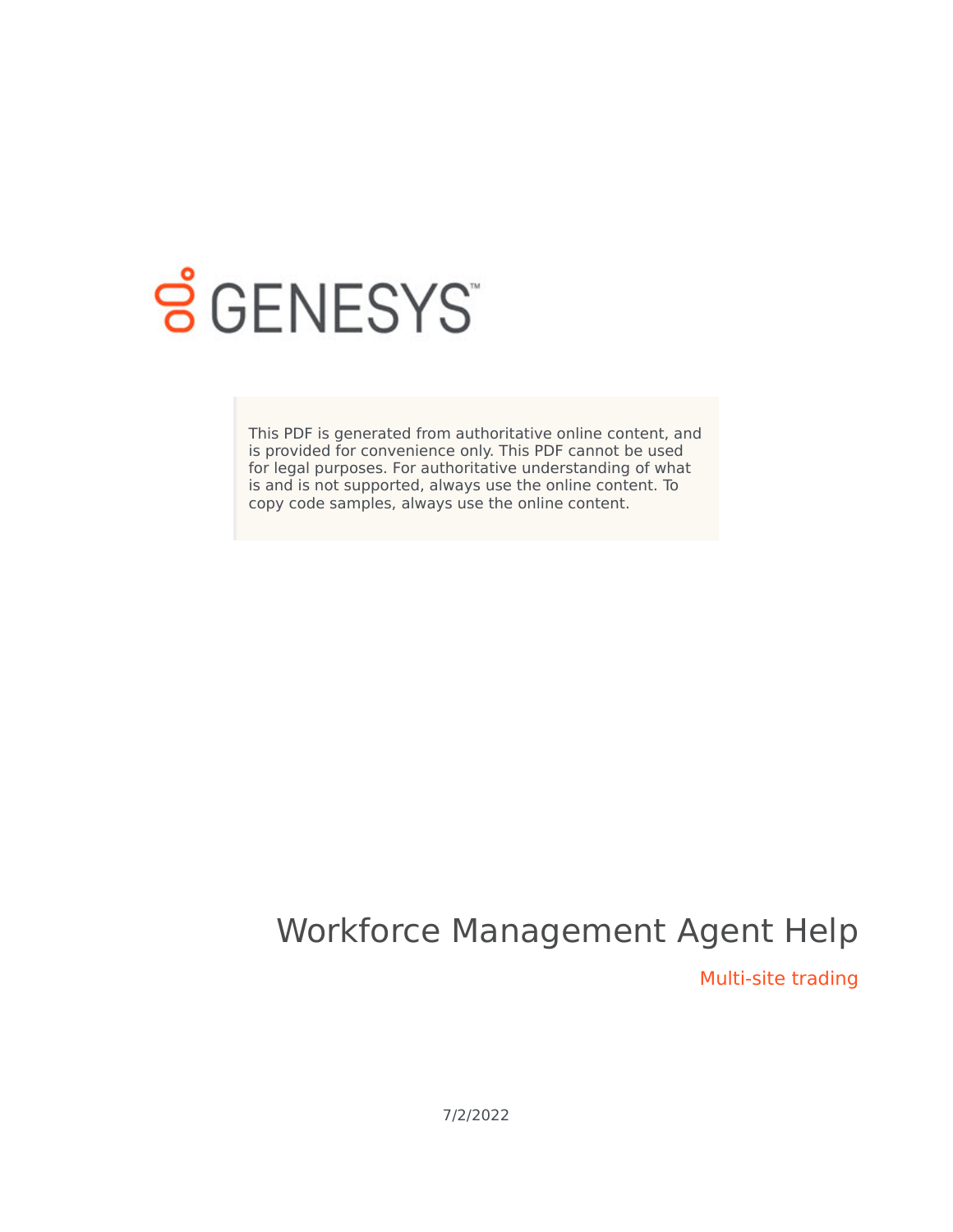### Contents

• 1 [Columns and controls](#page-3-0)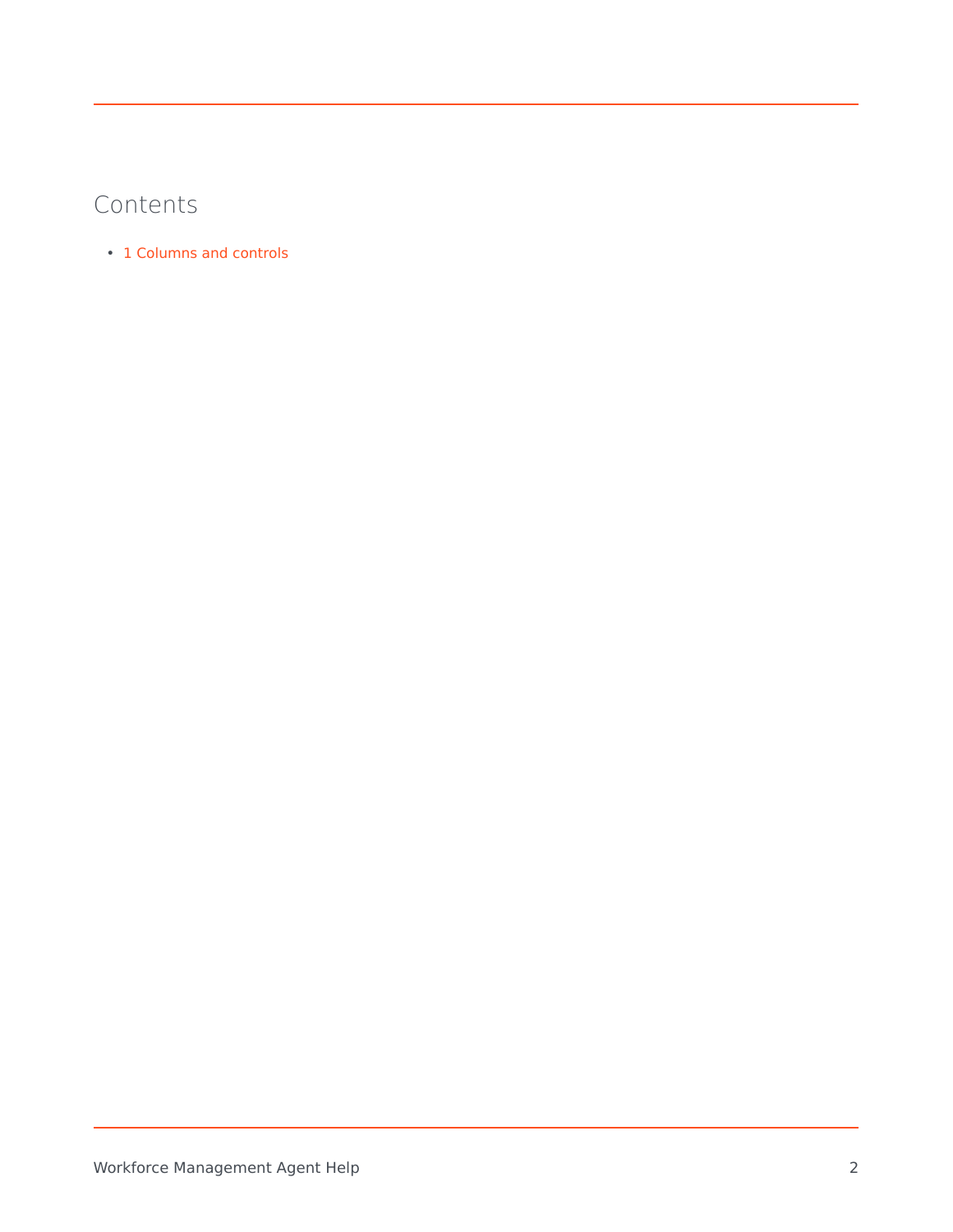

• Agent

•

Trade scheduled work days with agents at other sites.

#### **Related documentation:**

If multi-site trading is permitted in your contact center, you can use the **Trades** view in the **Trading** module to obtain more convenient schedules by trading with other agents. You can filter the view to show: My Trades, Offered to me, or Community proposals.

#### Tip

You might or might not be able to trade with agents in other sites, depending on how your administrator or supervisor has set up your site and team. If you cannot see agents from other sites in your **Trades** view, multi-site trading might not be set up for your team. In that case, see Viewing proposals and my trades.

Using the **Trades** view, you can:

- Respond to other agents' personal or community trade proposals.
- Review or cancel your own trade proposals.
- Review or cancel your responses to other agents' proposals.
- View trade participants' schedule and proposal details.

#### Tip

You create schedule trade proposals in the My Schedule, My Schedule Details, or Other Schedules view.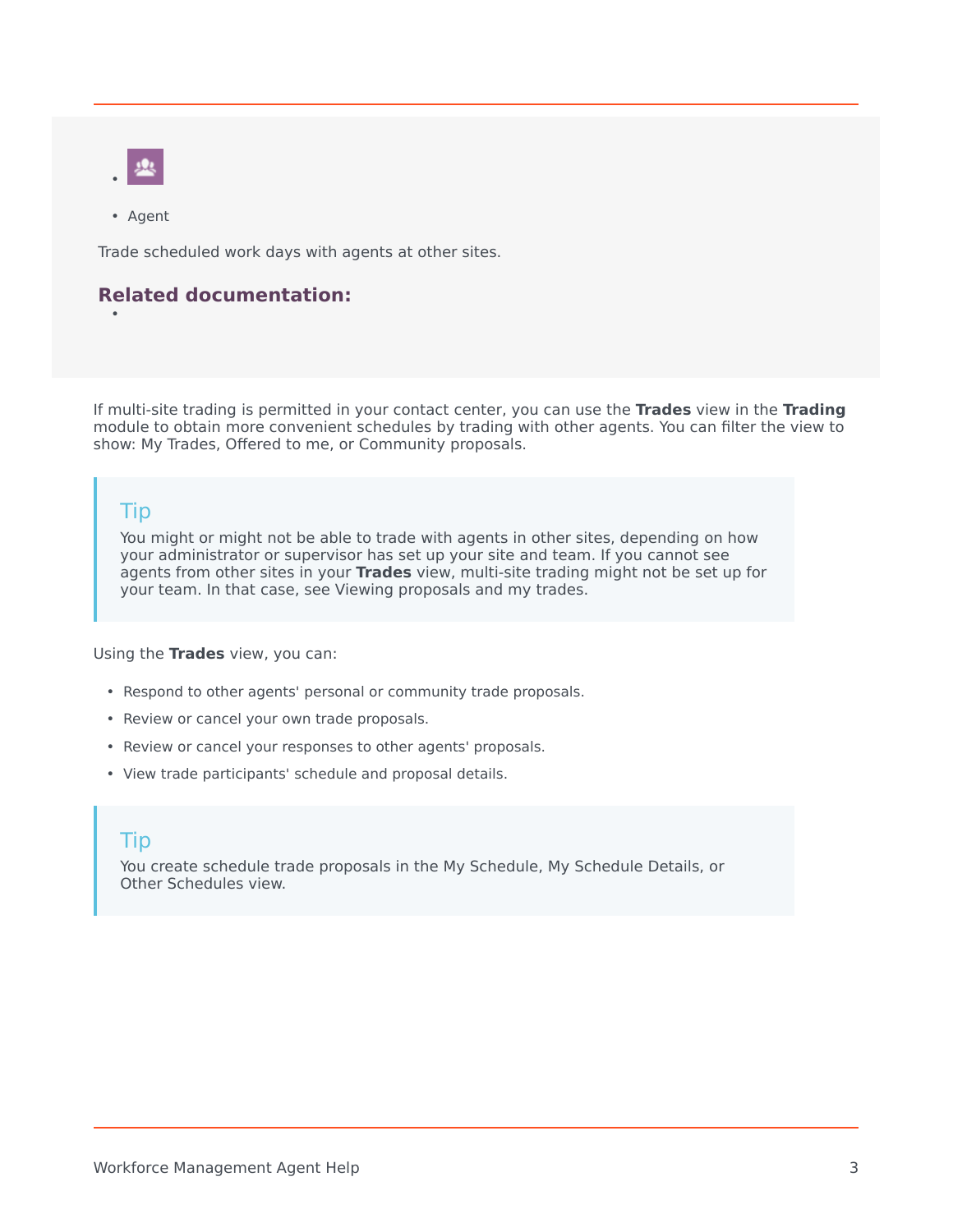## <span id="page-3-0"></span>Columns and controls

| $\leq$ Filter by primary activities only<br>People I work with<br>August 1, 2017 - August 31, 2017<br><b>My Trades</b><br>$\sim$<br>$\checkmark$<br>$\mathcal{F}$<br><b>Paid hours</b><br><b>Trading date</b><br><b>Comments/schedule</b><br><b>Proposer</b><br><b>Responder</b><br><b>Status</b><br><b>Date</b><br>Open<br>8/2/17-8/3/17<br>8/2/17-8/3/17<br>16:00<br>AgentF01 AgentL01<br>AgentF11 AgentL11<br>Ĥ<br>08:00<br>AgentF01 AgentL01<br>AgentF05 AgentL05<br>Open<br>û<br>8/2/17-8/2/17<br>8/2/17-8/2/17<br>columns displayed in this view.<br>8/2/17-8/2/17<br>8/2/17-8/2/17<br>24:00<br>This is from a10<br>AgentF10 AgentL10<br>AgentF01 AgentL01<br>Open<br>$\bullet$<br>Œ.<br>08:00<br>8/4/17-8/4/17<br>8/4/17-8/4/17<br>AgentF01 AgentL01<br>Open<br>from a01<br>û | n<br>$\left\langle \cdot\right\rangle$<br>Click "Settings" to change the |
|--------------------------------------------------------------------------------------------------------------------------------------------------------------------------------------------------------------------------------------------------------------------------------------------------------------------------------------------------------------------------------------------------------------------------------------------------------------------------------------------------------------------------------------------------------------------------------------------------------------------------------------------------------------------------------------------------------------------------------------------------------------------------------------|--------------------------------------------------------------------------|
|                                                                                                                                                                                                                                                                                                                                                                                                                                                                                                                                                                                                                                                                                                                                                                                      |                                                                          |
|                                                                                                                                                                                                                                                                                                                                                                                                                                                                                                                                                                                                                                                                                                                                                                                      |                                                                          |
|                                                                                                                                                                                                                                                                                                                                                                                                                                                                                                                                                                                                                                                                                                                                                                                      |                                                                          |
|                                                                                                                                                                                                                                                                                                                                                                                                                                                                                                                                                                                                                                                                                                                                                                                      |                                                                          |
|                                                                                                                                                                                                                                                                                                                                                                                                                                                                                                                                                                                                                                                                                                                                                                                      |                                                                          |
|                                                                                                                                                                                                                                                                                                                                                                                                                                                                                                                                                                                                                                                                                                                                                                                      |                                                                          |
| By default, this column is not displayed.                                                                                                                                                                                                                                                                                                                                                                                                                                                                                                                                                                                                                                                                                                                                            |                                                                          |
|                                                                                                                                                                                                                                                                                                                                                                                                                                                                                                                                                                                                                                                                                                                                                                                      | Enter a check mark to display $\frac{1}{x}$                              |
| Settings <sub>N</sub>                                                                                                                                                                                                                                                                                                                                                                                                                                                                                                                                                                                                                                                                                                                                                                | this column in the grid.                                                 |
|                                                                                                                                                                                                                                                                                                                                                                                                                                                                                                                                                                                                                                                                                                                                                                                      |                                                                          |
| <b>Show Columns</b>                                                                                                                                                                                                                                                                                                                                                                                                                                                                                                                                                                                                                                                                                                                                                                  |                                                                          |
| Trading date                                                                                                                                                                                                                                                                                                                                                                                                                                                                                                                                                                                                                                                                                                                                                                         |                                                                          |

The **Trades** view has the following controls and settings:

- **Filters**—There are two. Use the first filter to view only **My Trades**, **Offered to me**, or **Community** proposals. Use the second one only for **Community** proposals (it's disabled if you select **My Trades** or **Offered to me** in the first filter). Filter by:
	- **People I work with**
	- **My shared transport**
	- **My team**
	- **My site**
	- **My business unit**
- Date selectors—Use the forward and backward arrows to change the date by month, or click the **Calendar** icon and choose the month.
- **Settings**—Click this icon to change the display settings. In this dialog, selecting the check box displays the **Trading date** column in the grid. This is useful when your timezone (in My Settings) is different from the site timezone.

The **Trades** view has the following columns:

- **Proposer**—The name of the agent who sent the trade proposal.
- **Responder**—The name of the agent who responded to the trade proposal.
- **Status**—The status of the trade proposal. For example, **Open**, **Accepted**, **In Review**, **Confirmed**, **Declined**, **Cancelled**, or **Expired**. For a description of each status, see Trade statuses.
- **Date**—The date on which the trade proposal was created, in the time zone set in **Time zone** drop-down list in the **My Settings** view.
- **Trading date**—The date of the schedule trade in the site time zone.
- **Paid hours**—The total number of paid hours covered by the proposed trade.